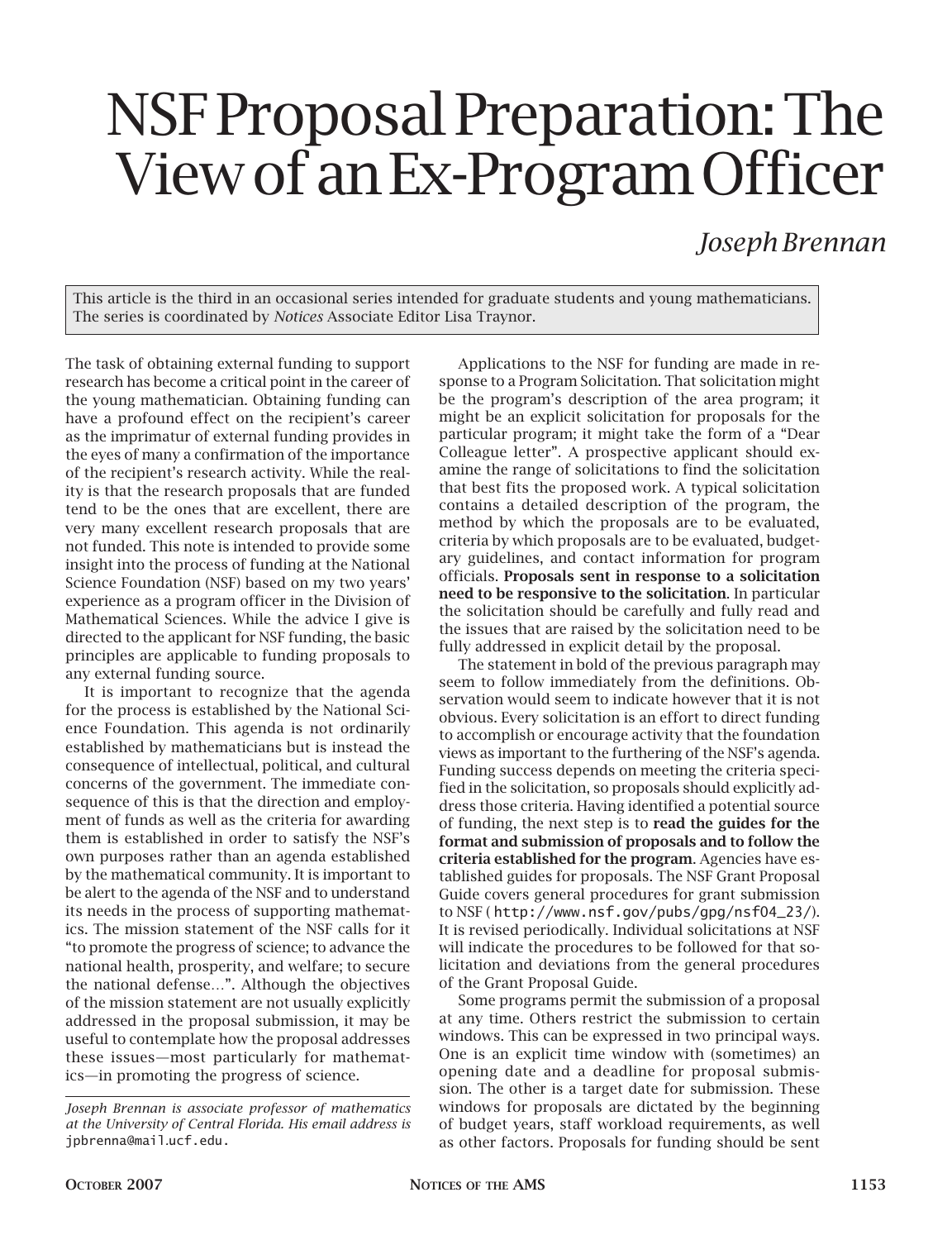within the proposal window. This is absolutely necessary in the presence of deadlines. Failure to adhere to the deadlines for proposal submission may lead to a proposal being returned without being reviewed. On the other hand, target dates are indicators to the eligible that proposals should be sent in proximity to that time. Target dates are principally used by area programs at NSF, but not all such programs have target dates rather than deadlines. The use of target dates allows for more efficient budgetary planning and staff resource allocation. Proposals that arrive after the target date will be considered but proposals that are submitted long after the target date has passed may find that, by the time they are reviewed, the budget for the program has already been allocated.

Some programs have a pre-proposal phase. The pre-proposal may be required or optional. The character of such a pre-proposal can vary from a letter of intent to submit a proposal to a full scale mini-proposal. There are usually managerial requirements that necessitate a pre-proposal phase. The pre-proposal phase may be used to limit the number of proposals to those most likely to be successful, or the pre-proposal phase may be used only to determine the number and composition of the reviewing panels. The fact that the purpose of the pre-proposal phase is proposal management does not mean it is not important. The preproposal may undergo as complete a review process as any full proposal.

The NSF has established two review criteria that are used in virtually all proposal evaluations. The first review criterion is

## What Is the Intellectual Merit of the Proposed Activity?

How important is the proposed activity to advancing knowledge and understanding within its own field or across different fields? How well qualified is the proposer (individual or team) to conduct the project? (If appropriate, the reviewer will comment on the quality of prior work.) To what extent does the proposed activity suggest and explore creative and original concepts? How well conceived and organized is the proposed activity? Is there sufficient access to resources?

In short, the first criterion is to evaluate the proposal based on the intellectual merit. Consequent to this review criterion: The proposal must address the problem of what goals are to be accomplished and what the impact of attainment of those goals would mean. While it might appear that this requirement is self-evident the failure to meet this requirement is the leading cause for proposals to fail. There are two parts to this requirement. The first is that the proposal must relate what goals are to be accomplished. If the proposal is in response to a solicitation those goals must match the agenda set forth by the solicita-

tion. In all cases, the stated goals should match the objectives of the funding agency. The goals should be presented in a manner that would permit the decision makers in the funding process (reviewing panel, study session, program manager) to understand what the objectives of the proposal are.

Furthermore it is extremely important to tell the decision makers why they should fund the proposal. Each proposal asks someone to invest limited resources into a particular project. The motivation for doing so varies amongst funding organizations but every funding entity looks to justify their investment. If the proposer is unable to articulate a reason for investment of funds in a particular project, there is little likelihood that the decision makers will find a reason to invest in the project.

The proposer should take it for granted that all (or virtually all) of the proposals that are submitted to the program to which they are applying are in some very real sense excellent. The competition for funding is amongst these excellent proposals. In this competition, the ones that stand out are those that provide a strong and compelling case in response to the funding announcement to the question as to why they should be funded.

This requires explaining in some considerable detail to an informed but not necessarily specialist mathematician reader what real impact the proposed research will have and what insight is being provided to attack the problem. It is however not sufficient to merely explain the mathematical content of the proposal. What is required is to place the mathematics that is being proposed in a context that indicates its importance in mathematics or in a broader context. This is the answer to the question: Why would one wish to know the consequences of the proposal's research?

Some careful consideration should be given to the preparation and delivery of this material in the proposal. A typical failing of an excellent but unfunded proposal is a dismissive attitude towards the context of the proposal. The NSF funds all types of research in the mathematical sciences, from foundational issues in logic to the modeling of ice in the Antarctic. The issue is not the type of research that is being proposed; the issue is why the research being proposed is important. This requires more than a one-sentence comment that says that the topic is connected to research in another field and hence is important. If the proposer of the research is not able to put the importance of the work in context, is not able to explain why the work is an important element in the "progress of science" or important in advancing "the national health, prosperity, and welfare" or in "securing the national defense", then why is the work important enough to rise to the level where it should be funded over other proposals that do make that argument?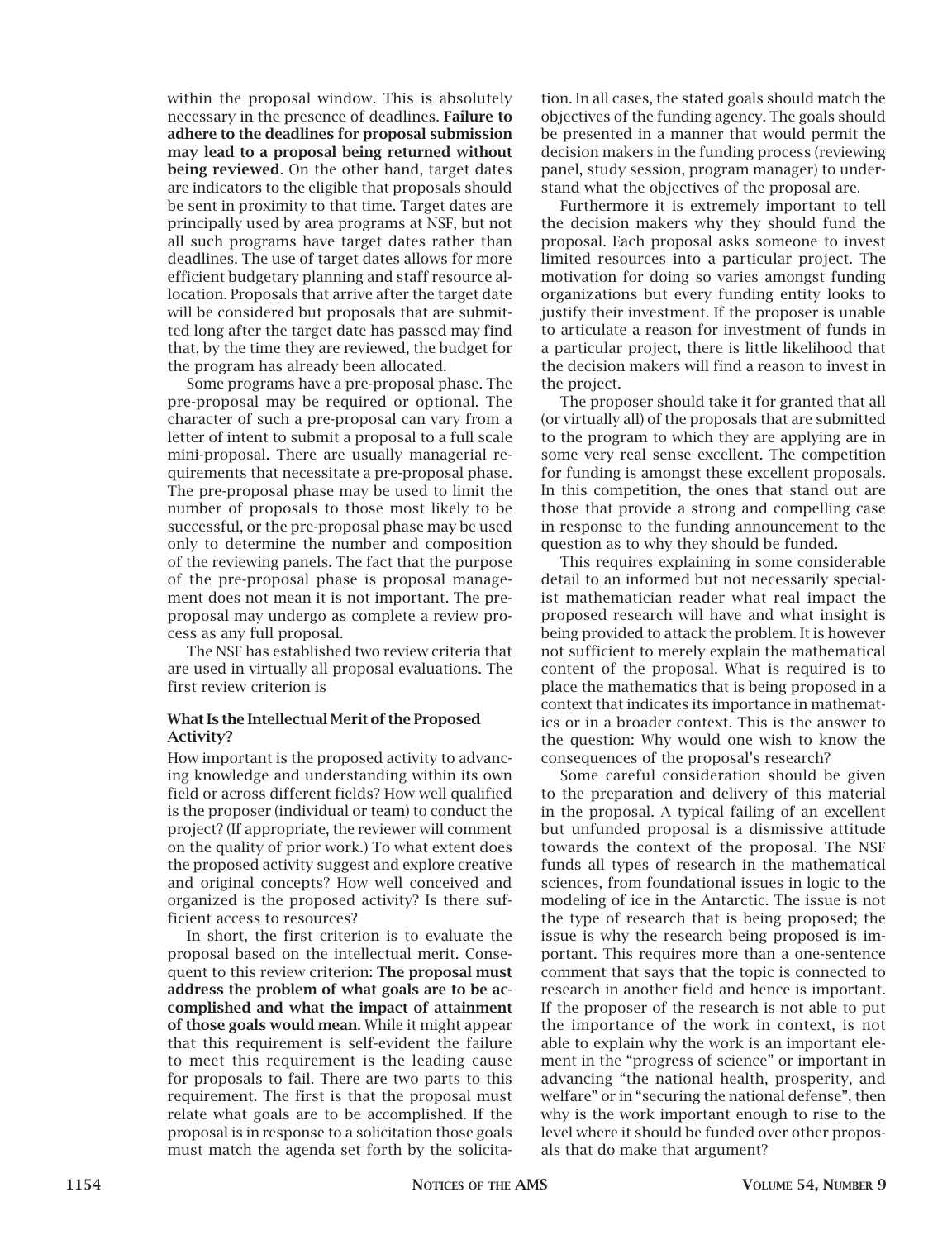One also needs to establish why the proposer has the ability to perform the work that is being proposed. It is not sufficient to propose the solution of one of the millennium problems; it is necessary to provide a reasonably educated mathematical reviewer with a clear indication of the new idea that is to be exploited in the project. This does not require the presentation of a proof but does require a detailed exploration of the ideas and difficulties in obtaining the goals of the proposed work.

To summarize, there is a key but sometimes forgotten distinction between excellent proposals and excellent proposals that get funded: The latter provide, by exploring the intellectual consequences of the proposed work, compelling reasons why the work should be funded.

The second review criterion is:

## What Are the Broader Impacts of the Proposed Activity?

How well does the activity advance discovery and understanding while promoting teaching, training, and learning? How well does the proposed activity broaden the participation of underrepresented groups (e.g., gender, ethnicity, disability, geographic, etc.)? To what extent will it enhance the infrastructure for research and education, such as facilities, instrumentation, networks, and partnerships? Will the results be disseminated broadly to enhance scientific and technological understanding? What may be the benefits of the proposed activity to society?

The NSF in the second review criterion also demands that the proposal explicitly address the broader impact of the proposed work.

In short, the second criterion at NSF asks how this proposal will aid in the furtherance of the mission, objectives, or goals of the National Science Foundation. This criterion was written to make it clear that proposals in which the NSF is providing funding address not only scientific research objectives but also the broader national needs whose accomplishment is charged to the foundation.

The proposer might wish to look at the sample broader impacts provided by the NSF at http:// www.nsf.gov/pubs/gpg/broaderimpacts.pdf. These are not however to be regarded without consideration of what are the actual accomplishments to be obtained by the proposed work. What outcomes can be seen as emanating from the proposed award? Are graduate students, undergraduate students, K–12 students (future scientific workforce) being supported in the proposal? Is the scientific education infrastructure benefiting from the award—in what manner is this accomplished? Will the award have benefit to the crucial problem of addressing mathematics and science in secondary education?

It is a mistake to think that the proposal should address all of these issues or that these comments or the listing at the above website is an exhaustive list of what is sought. What is required by the criterion is to address the question of how the individual proposal addresses the broad national interest that the NSF represents.

One should also consider the process in which the proposal will be reviewed. At NSF, depending on the program, the proposal will be reviewed by a combination of panels and/or individual non-interacting (ad hoc) reviewers. Each of these processes has its own peculiar aspects that may dictate differing approaches by the investigator in the presentation of the proposed work. Each of these review processes will present particular challenges to the aspiring investigator.

Panel reviewers are drawn from established researchers in the general field of the proposal. They are less likely to have direct knowledge of a particular subfield than individual non-interacting reviewers. The proposal will be sent to three or more of the panelists to review for the panel. These reviewers need not be experts in the particular subfield of the proposal. In fact it is highly likely that at least one of the panel reviewers will be deliberately chosen outside the particular subfield of the proposal. This may necessitate writing more material to describe the setting of the proposed research and require considerably more detail on the importance of the intellectual merit of the proposal to give context to the proposal to the reviewers. The panel members each will review considerably more proposals than are reviewed by typical non-interacting individual reviewers and therefore tend to be in a better position to establish the relative placement of proposals. Panel reviewers have a considerable amount of reading to do, so proposal-writers will want to establish early and often in the proposal the value of their proposed work. The panel reviewers will meet and discuss each proposal individually. The discussion is led by the panelists that reviewed the proposal prior to the panel's meeting.

Individuals who review the proposals "ad hoc" or reviewers from within the NSF are usually in a better position to understand the requirements of the funding entity but are less likely to have an understanding of the intrinsic value of a proposal.

Beyond the requirement of addressing the issues raised by the required format of the proposal there is one central requirement that must be addressed by every submission. How will this work benefit the mission of NSF? Congress exercises considerable oversight of federal programs, and it is routine for senior executives of federal agencies to be called to explain funding decisions—even at the level of funding decisions for individual proposals. This was part of the motivation for the recent NSF decision to require that proposals submitted to the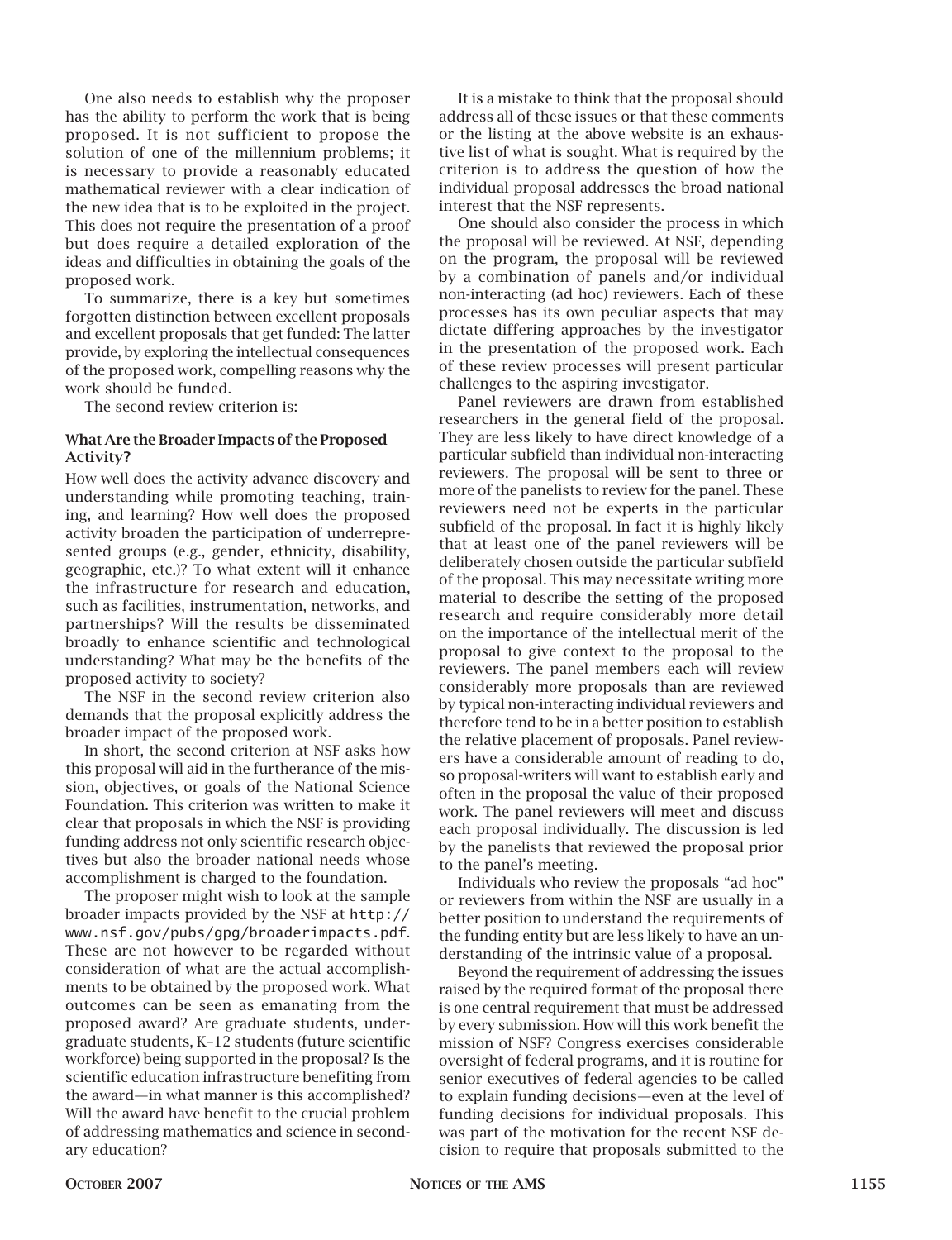NSF explicitly address two criteria for funding decisions. The second criterion examines the broader impact of the proposal. Simply put this asks for the consequences that funding the proposal will have on the broader community of science. These will vary from proposal to proposal but might include training of students in the techniques of the area or applications of the work to questions in another area of science. Mission oriented agencies such as the Office of Naval Research express this in a more direct manner: asking that proposals explain "Potential contributions of the effort to the agency's specific mission." The requirement is the same, however, across all funding agencies: Explain why giving the money to this project furthers the aims of the funding entity.

It is very important to remember one of the first statements of this article: that it is important to recognize that the agenda for the funding process is established by the entity that is doing the funding. The agenda of the entity will be reflected in the funding criteria; proposals need to address the issues raised by the criteria.

The budget is simultaneously the simplest and the most complex part of any proposal. The simple solution to the question of budgeting is: The budget should be sufficient to attain all of the objectives of the proposal. There is an additional caveat. The amount requested should conform to the pre-established award sizes, or be comparable to program awards of similar complexity. Some agencies and some programs provide pre-established award sizes. These provide guidance as to the level of complexity expected of an award. Many funding entities provide examples of previously funded awards to provide budgetary guidance.

It is most important to note that the funds requested should be sufficient to fulfill the objectives of the proposal. Proposals are not funded because they request "just a small amount of funds". Proposals are funded because the objectives of the proposal meet the requirements of the funding entity. Some agencies restrict application of funds to redirect the investigators' activity from one aspect of their job to work on the project—others encourage such buyout. The proposer/investigator needs to work with the sponsored program officer at his or her eligible institution to design a budget that conforms to the requirements of the funding entity.

It is important to find mechanisms to support students with external funding. This is an important issue for our profession and in addressing the national need for a well-trained scientific workforce. When grants support undergraduates, they encourage these and other undergraduates to see mathematics as a viable career choice. Funds that support graduate students, and particularly funds that support graduate students directly in

their objective to obtain a degree, offer an opportunity to sharply reduce the time to obtain a degree. They enable a more focused direction of the students' work on their thesis. Graduate student support can also offer a means to increase the success in obtaining the scientific goals of the proposal. The presence of support for graduate students on a proposal also has the potential to indirectly broaden the objectives of the proposal by addressing the issue of training a scientific workforce for future requirements of the United States. Different funding entities and programs have different requirements for the support of students. It is important, however, to be able to give an indication of the student's identity at the time of funding.

One should not neglect the potential for funding teachers and K–12 students. The direct scientific impact of funding the participation of these groups may not be significant; however, there are significant indirect benefits of encouraging and strengthening mathematical activity at these early levels of education.

The budget returns our attention to the institution, as with the possible exception of some fellowships, individuals do not receive awards. Individuals do not in general have the ability to handle the financial reporting requirements imposed by governments and foundations. Awards are made to institutions. Budgets reflect this reality. Federal relations with educational institutions are governed by Office of Management and Budget Circular A-21 Principals for determining costs applicable to grants, contracts, and other agreements with educational institutions (http://www. whitehouse.gov/omb/circulars/a021/a021. html). The provisions of the circular require that a cognizant federal agency (usually the Office of Cost Allocation of the Program Support Center of the Department of Health and Human Services) enter into an agreement to provide for "costs that are incurred for common or joint objectives and, therefore, cannot be identified readily and specifically with a particular sponsored project, an instructional activity, or any other institutional activity." These are known as Facilities and Administration Costs (F&A). These are usually computed as a percentage of the Modified Total Direct Costs. The percentage of the Modified Total Direct Costs allocated to F&A depends on the nature and location of the activities supported. This percentage is negotiated between the government and the institution and may change as institutional costs are reevaluated. The modification of the direct costs eliminates certain costs as direct costs for calculation of the F&A as specified in the agreement between the institution and the government. For example, tuition costs for supported students and costs of conference and workshop participants are not included in the Modified